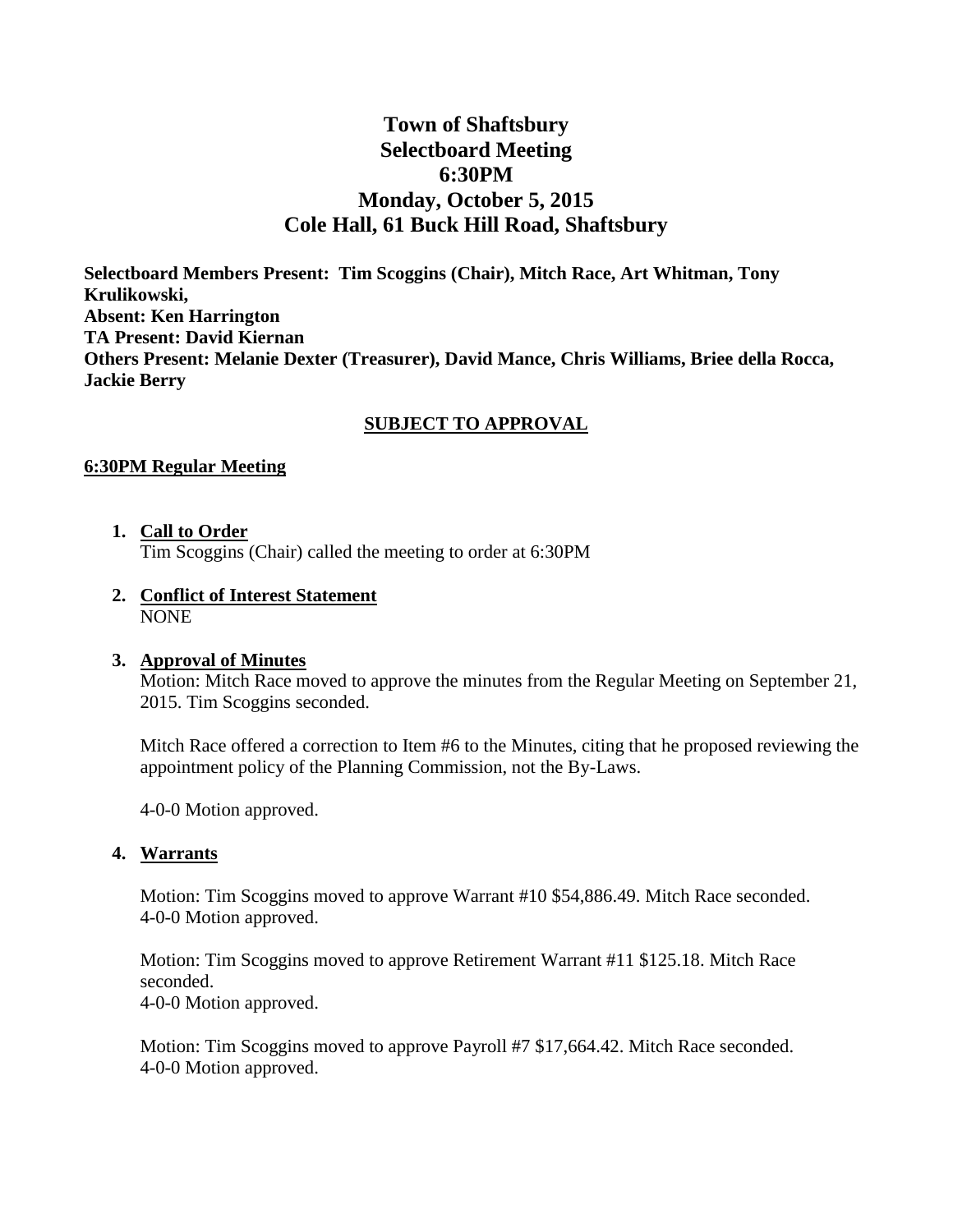### **5. Announcements**

Mitch Race announced the Shaftsbury Historical Society's Annual Meeting would be held on Saturday, October 10, 2015 at 2PM at the Community Center in Shaftsbury Center.

David Kiernan announced that the paving of East Road would begin Tuesday, October 6, 2015 and the road would remain open while work was being done.

Tim Scoggins reminded the public that there is currently another option for internet access in Shaftsbury through a 4GL signal from VTel. Mitch Race confirmed that VTel is checking signals in parts of Shaftsbury.

### **6. Public Comments**

David Kiernan addressed the road name change of Sawmill Road to East Mountain Road. He informed the Selectboard that no comments had been received prior to this meeting and that all three residents had been notified of the change in name. As there was no opposition to the change, the official name change would take place at the next regular meeting on October 19, 2015.

### **7. Treasurer's Report – Melanie Dexter**

Melanie Dexter gave an informal report to the Board stating that tax bills had been sent out the previous week. There were some issues with the printing of the bills and residents may ask for their bills to be reprinted. Ms. Dexter reported that with the money coming in from taxes due, the cash flow is fine.

Ms. Dexter also pointed out that there are 27 pay-periods in this fiscal year and this potential issue had already been resolved by the Town due to Joan Vargo's early recognition of this anomaly.

#### **8. Road Foreman Report**

Tim Scoggins proposed to David Kiernan that the Road Foreman Report (Item #10 on the October 5, 2015 Agenda) be addressed prior to the interviews for the Planning Commission as the meeting was running ahead of schedule.

David Kiernan reported that Beaudoin Paving had been hired to do the final grading on East Road and that the paving would begin on October 6, 2015. Mr. Kiernan also reported that work was also slated for Shaftsbury Hollow Road this fall. Resurfacing work on Maple Hill is being held off but the crews are hoping to start work on the Ehrich Road fabricing project prior to winter preparations. Mr. Kiernan also indicated that work on Murphy Hill would take place this fiscal year.

David Kiernan further reported that the Mance engineering study of the Shaftsbury Hollow bridge was underway. Mr. Kiernan also informed the Board that and investigation of work to be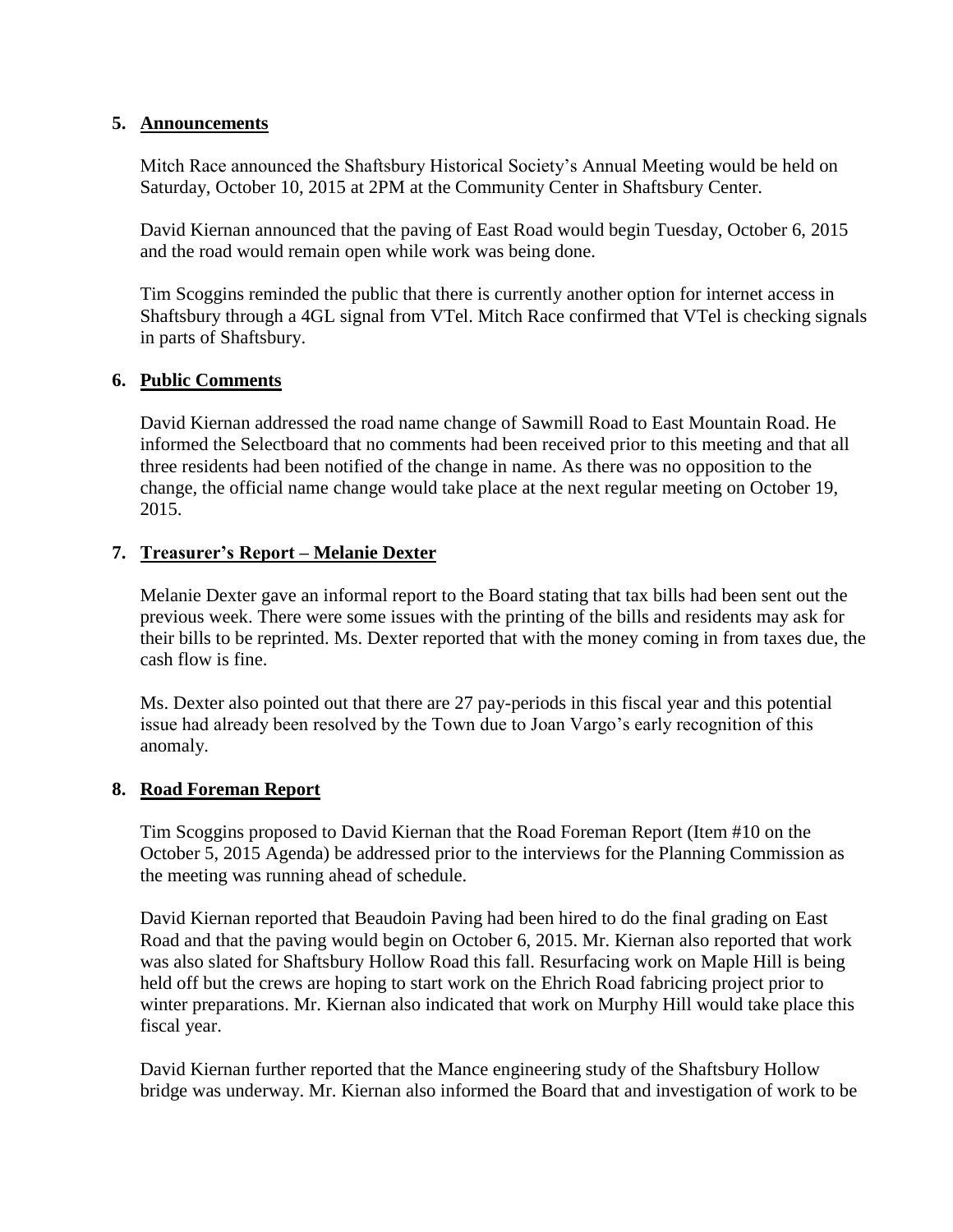performed under a grant through Better Back Roads (with federal money through BCRC) from Dwyer's camp to the end-point of Shaftsbury Hollow Road was hung up in funding and would like not begin until spring.

Mitch Race inquired if grading such as that done by Beaudoin on the East Road project could be folded into future bids for road projects.

David Kiernan informed the Selectboard that approximately half of the chloride budget had been used and the road crew was also about 52% through the gravel budget for the year. Mitch Race asked about potential issues with chloride washing into the watershed, particularly in areas such as Cold Spring Road. David Kiernan confirmed that the treatment was done only a couple of times a year and that residents have expressed that the roads require treatment.

Tim Scoggins then brought up the subject of next year's budget. The payment of debts from the purchase of road equipment in 2008 along with a reduction in the road crew from 6 to 5 members will allow for some money that Tim Scoggins and David Kiernan proposed be used to put more material in roads and rebuild the road base. Paving, crack seal, signs and tree removal are all items requiring attention.

Mitch Race then asked for more involvement from the Selectboard in general for budget preparations, including a thorough review of line items. A brief discussion followed regarding the budget for fiscal 2017 followed with David Kiernan informing the Selectboard that preliminarily, there should be no increase in next year's budget.

### **9. Planning Commission Member Interviews**

Six letters of interest were received but two applicants subsequently pulled out of consideration. Two prospective members were in attendance at the meeting and two submitted written answers to interview questions. Tim Scoggins invited the public to submit letters of support or rejection by Friday, October  $6<sup>th</sup>$  so that a final decision on the members can be made at the October 19, 2015 regular meeting.

The Selectboard then interviewed David Mance and Briee della Rocca for seats on the Planning Commission.

Mr. Mance cited his decades of experience as a surveyor and forester, as well as his previous involvement with various Town Planning and Zoning boards as his qualifications for serving on the current Planning Commission. Mitch Race as about Mr. Mance's vision for the Town and Mr. Mance indicated that he would like for the Town to keep its identity, to get more community involvement and that the Planning Commission should be used to set processes, rather than regulating land use for "social engineering" purposes. Mr. Mance cautioned against micromanagement of the planning process to suit a particular situation and stressed the importance of clarity in planning guidelines.

Ms. della Rocca stated she wishes to serve on the Planning Commission because she feels it is a real way to influence the community. Ms. della Rocca is a landlord in the area and a small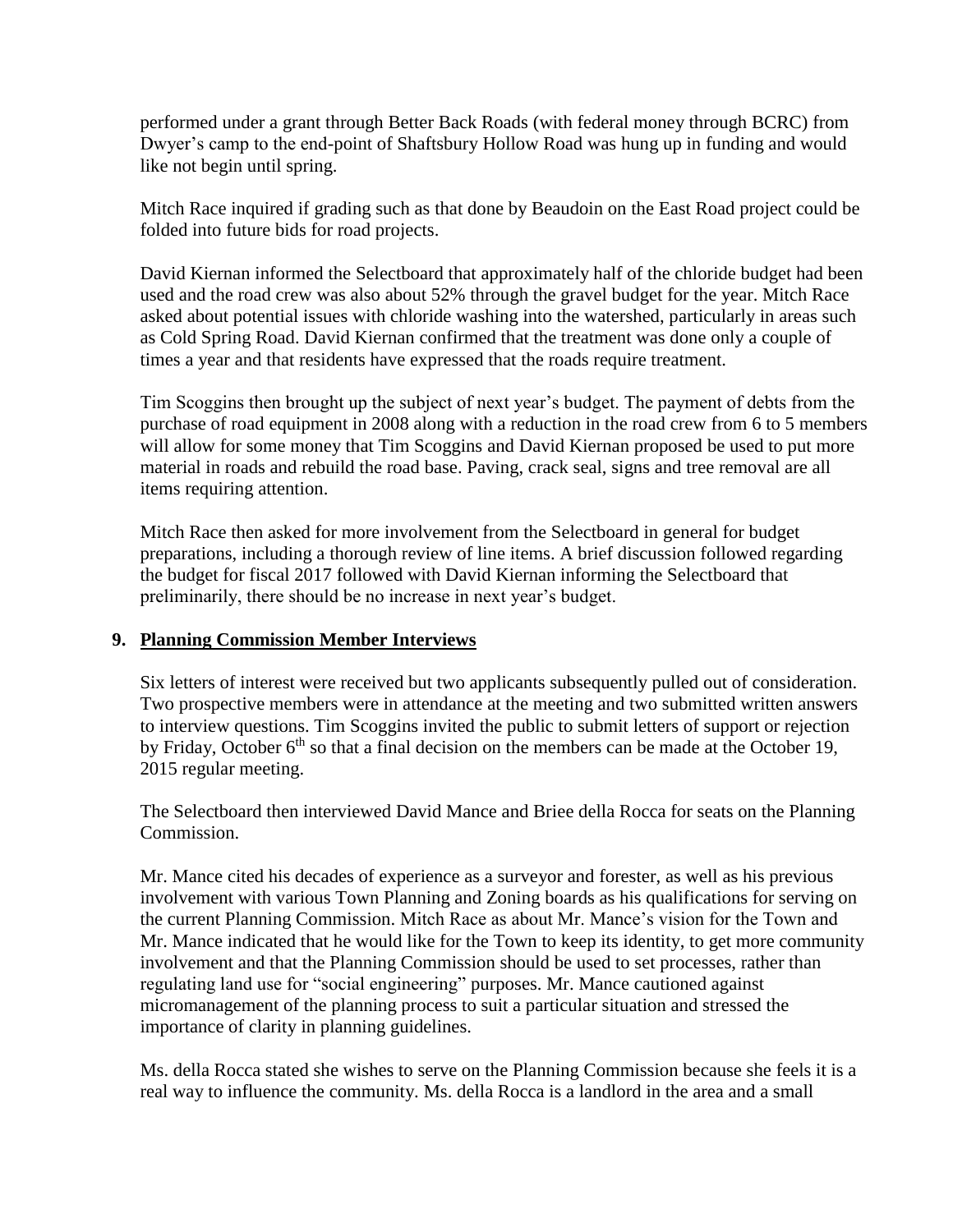business owner. Ms. della Rocca's vision for the Town included an exploration of the use of a mixed residential/commercial spaces and outreach to local college students and young people as a resource.

Mike Foley submitted a letter to the Selectboard stating that he was interested in serving on the Planning Commission because he felt it was a committee where the public is able to speak freely and effect change in the Town. Mr. Foley has served on the Environmental Issues Committee. Mr. Foley sees the promotion of Shaftsbury's natural resources as a way to support the community.

Carl Korman also submitted a letter to the Selectboard. Mr. Korman cited his experience as a lawyer and professional who has worked with construction and public works for 35 years. Mr. Korman would like to increase the Town's small business potential. Mr. Korman previously served on the Selecboard.

### **10. Cole Hall System Phone Presentation**

Jackie Berry, a representative from CIT in Bennington, presented information on the new telephone system proposed for Cole Hall. The new ESI on-premise phone system would have multiple lines, voicemail and allow the transfer of calls within the building. The system also has a battery back-up, a 5-year warranty and can allow the recording of calls.

Art Whitman inquired if this system would operate through land lines and David Kiernan confirmed that Gerry Mattison had informed him that Cole Hall was an Emergency Service Center and required POTs.

David Kiernan also mentioned that he would roll in the lines at the garage and fire house into the new service plan. The Water Department will have the capability of receiving an alert on their cell phones when a message has been received through their line at Cole Hall.

Tim Scoggins then confirmed the rates for the service plans. The current plan through SoverNet is approximately \$400.00/month. The flat rate offered through CIT's provider, BCN, is \$168.40/month. Jackie Berry indicated that a measured rate may be more appropriate given the low usage at the Town Hall. Tim Scoggins inquired if usage could be reviewed after a period of time and if the Town could switch from a measured rate to a flat rate. Jackie Berry suggested a period of two months of service before review.

Art Whitman asked about the cost of adding in new lines to support the system should the old lines not suffice. David Kiernan said he received a quote of \$120.00 per line.

Motion: Art Whitman moved to purchase the new phone system for \$2,934.23. Tony Krulikowski seconded. 4-0-0 Motion approved.

David Kiernan then asked for a motion to change the provider for phone service to BCN at the measured rate plan.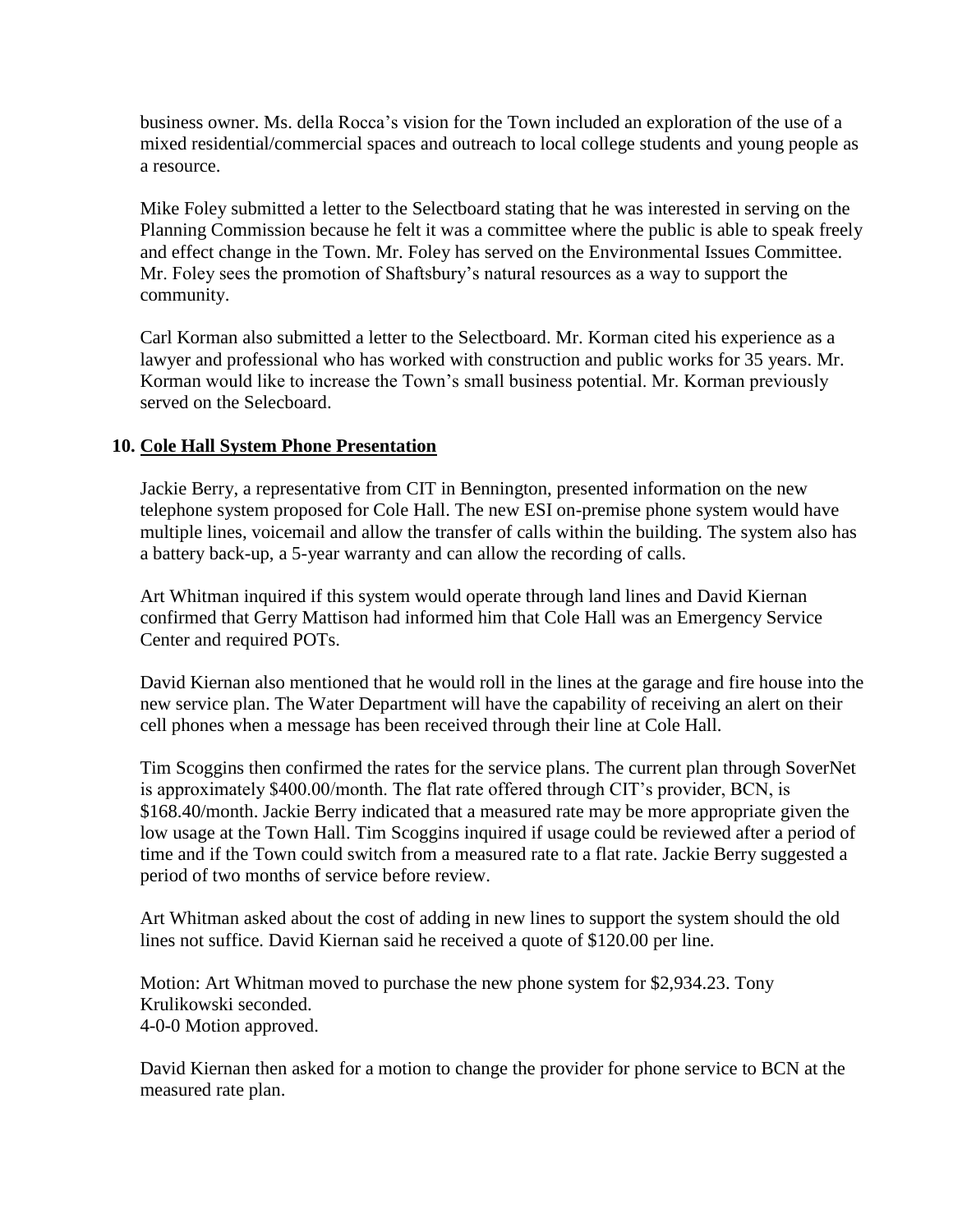Motion: Mitch Race moved to contract service with BCN at a measured rate of \$108.40/month. Tony Krulikowski seconded. 4-0-0 Motion approved.

David Kiernan concluded the discussion by saying that SoverNet required 30 days' notice for the cancellation of their services.

### **11. Resolution of Adoption of the Hazard Mitigation Plan**

Tim Scoggins moved to approve the Resolution of Adoption of a Hazard Mitigation Plan. Mitch Race seconded. 4-0-0 Motion approved.

### **12. Sidewalk Project Update**

.

David Kiernan reported on a meeting he had last week with VTrans regarding the sidewalk project at the corner of Route 7A and Church Street. Mr. Kiernan said the plans were under review but that the radar speed signs were apparently not included in the contract with KAS. The State's copy of the December 2013 original grant, with references to the radar signs, was apparently misplaced or destroyed. A meeting for next Monday has been scheduled to approve the addition of the radar signs. KAS will be preparing a sketch and an addendum to the contract.

Mr. Kiernan indicated that the plan should be approved rather quickly and the construction should begin in the spring. Bids would be put out in the winter.

Mitch Race and David Kiernan discussed the need for periodic calibration of the radar signs.

Tim Scoggins inquired if the project should commence as early as possible or if the work should begin after the school year concludes. It was agreed that work should begin as soon as possible. It is estimated that the work should be completed in a couple of weeks.

David Kiernan informed the Selectboard that the biggest challenge and more expensive portion (approximately \$31,000.00) of the project will be the digging of a trench and laying of conduit under Church Street to wire three new street lights.

Tim Scoggins pointed out that upon project completion, there would be on-demand notification for those crossing the street. Mr. Scoggins asked if the blinking yellow light could possibly be removed from the corner as it may interfere with drivers' ability to see the street-crossing signals. Mr. Kiernan said the request would have to be made to the State and it may be a fight to remove the traffic signal.

#### **13. Howard Park Update**

David Kiernan informed the Selectboard that over the past weekend, hazardous waste including some number of paint cans had been dumped at Howard Park. The Town will need to review the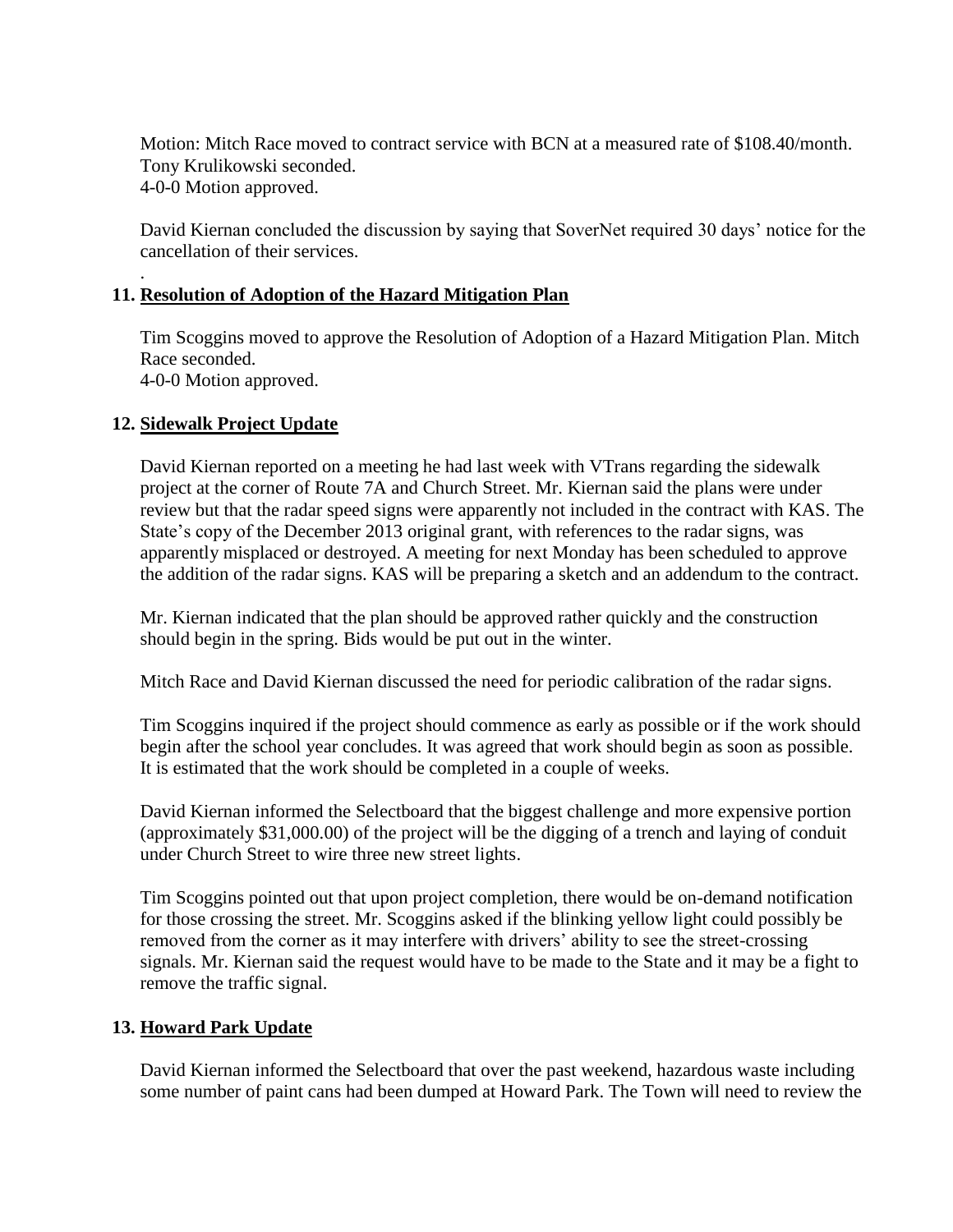content of the hazardous waste to determine if the products can continued to be stored by the Town until properly disposed.

Mr. Kiernan also discussed the installation of cameras as the Park, which will hopefully cut down on activities such as dumping of household trash, which has subsequently attracted bears to the Park.

Tim Scoggins reviewed the improvements to the Park to date: resurfacing of the tennis courts, new roofs on the buildings, the repair of woodwork and new basketball hoops. A new well and the re-claying of the baseball field are also slated to take place, as well as the painting of the buildings by Norshaft Soccer.

Tim Scoggins thanked Art Whitman on behalf of the Norshaft Lions Club for the cameras.

### **14. Town Administrator's Report**

David Kiernan presented the Selectboard with 3 quotes gathered by Joe Vadakin for 3 sets of "bunker gear" for the Fire Department:

- (1) \$4,963.00 from Bergeron
- (2) \$6,463.00 from Shipmens
- (3) \$5,145.00 from Firehouse.

Mr. Kiernan indicated that Mr. Vadakin was pleased with previous gear supplied by Bergeron and wished to purchase the new bunker sets from that vendor.

Motion: Art Whitman motioned to purchase 3 sets of bunker gear from Bergeron for \$4,963.00. Tony Krulikowski seconded. 4-0-0 Motion approved.

David Kiernan then asked the Selectboard for a motion to close Cleveland Avenue on Halloween between the hours of 4:30pm and 8:30pm.

Motion: Mitch Race motioned to close Cleveland Avenue to traffic on Halloween from 4:30pm to 8:30pm. Tony Krulikowski seconded. 4-0-0 Motion approved.

#### **15. Other Business**

Mitch Race asked about the progress of the situation on Blueberry Hill regarding a resident's berm and fence impeding proper drainage from the roadway. As Steve Washburn was on vacation, a visit to the site will take place in the future with Art Whitman, Tim Scoggins, Steve Washburn and David Kiernan. Mitch Race informed the Selectboard that he had spoken to the resident and she expressed concern that if the berm was removed, water would drain into her garage or her septic system.